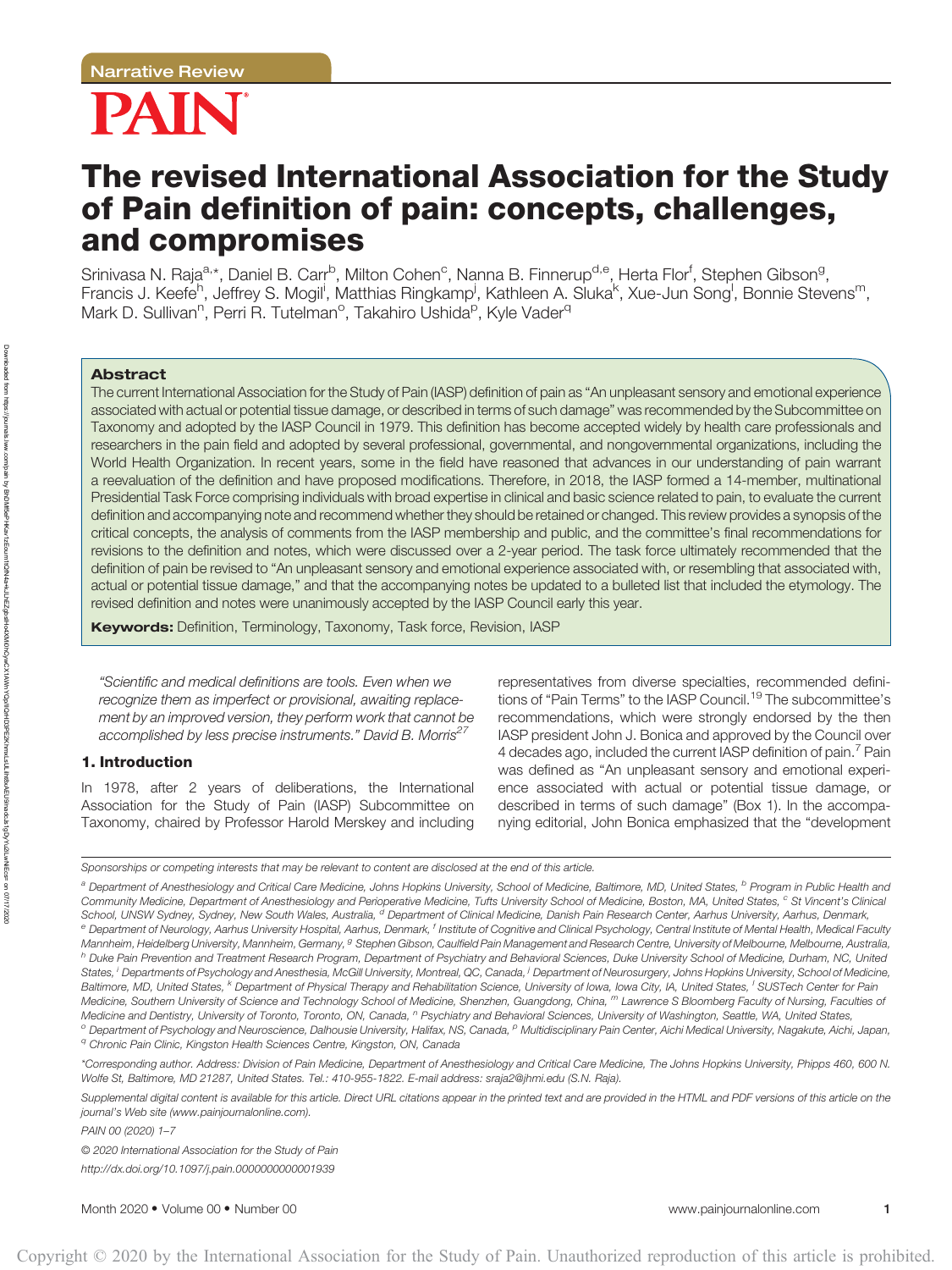and widespread adoption of universally accepted definitions of terms" was one of the primary objectives and responsibilities of the organization. The subcommittee report highlighted that the definitions may be modified as new knowledge is acquired and that the recommendations were intended to "serve as an operational framework, not as a constraint on future development."7,19

The IASP definition of pain has become accepted globally by health care professionals and researchers in the pain field, and has been adopted by several professional, governmental, and nongovernmental organizations, including the World Health Organization. Although subsequent revisions and updates have been made to the list of associated pain terms (1986, 1994, 2011), the IASP definition of pain itself has remained unchanged. However, in recent years, some in the field have contended that advances in our understanding of pain in its broadest sense warrant a reevaluation of the definition.<sup>2,5,10,37</sup> Several proposed modifications to the current definition of pain have stimulated considerable discussion with strong, sometimes fervent, opinions favoring or opposing the need for revision.<sup>1,4,5,11,12,15,29,31,32,39,40</sup> Acknowledging these ongoing discussions, the IASP president, Judith Turner, formed a Presidential Task Force in the spring of 2018 to "evaluate IASP's current definition of pain and the accompanying note" and to recommend whether they "should be retained or changed based on current evidence-based knowledge." A 14-member task force was formed that comprised individuals from several nations who had broad expertise in clinical and basic science related to pain. The task force deliberated over a nearly 2-year period (2018-2020). This review provides a synopsis of the task force members' discussions of the critical concepts, the analysis of the comments from the IASP membership and public, and the committee's final recommendations for revisions to the definition and notes that were unanimously accepted by the IASP Council early this year.

#### Text box 1. IASP definition of pain (1979).

#### Pain

An unpleasant sensory and emotional experience associated with actual or potential tissue damage, or described in terms of such damage.

#### **Note**

Pain is always subjective. Each individual learns the application of the word through experiences related to injury in early life. Biologists recognize that those stimuli which cause pain are liable to damage tissue. Accordingly, pain is that experience which we associate with actual or potential tissue damage. It is unquestionably a sensation in a part or parts of the body but it is also always unpleasant and therefore also an emotional experience. Experiences which resemble pain, eg, pricking, but are not unpleasant, should not be called pain. Unpleasant abnormal experiences (dysaesthesiae) may also be pain but are not necessarily so because, subjectively, they may not have the usual sensory qualities of pain.

Many people report pain in the absence of tissue damage or any likely pathophysiological cause; usually this happens for psychological reasons. There is no way to distinguish their experience from that due to tissue damage if we take the subjective report. If they regard their experience as pain and if they report it in the same ways as pain caused by tissue damage, it should be accepted as pain. This definition avoids tying pain to the stimulus. Activity induced in the nociceptor and nociceptive pathways by a noxious stimulus is not pain, which is always a psychological state, even though we may well appreciate that pain most often has a proximate physical cause.

#### 2. Pro and con arguments for updating the International Association for the Study of Pain definition

Pain can range widely in intensity, quality, and duration and has diverse pathophysiologic mechanisms and meanings. Therefore, defining the concept of pain in a concise and precise manner presents a challenge. Several prominent leaders in the past century have alluded to this problem, including Sir Thomas Lewis, who wrote in the preface to his monograph entitled PAIN, "Reflection tells me that I am so far from being able to define pain that the attempt could serve no useful purpose."<sup>23</sup> Merskey, the chair of the IASP Subcommittee on Taxonomy, recognized that pain was "a psychological concept and not a physical measure" and that the experience of pain had to be distinguished from noxious stimulation.25,26 Thus, the current (1979) IASP definition acknowledges that although tissue injury is a common antecedent to pain, pain can be present even when tissue damage is not discernible. The strengths of this definition include its recognition of the multidimensional aspects of pain, its brevity, and its simplicity. The definition has helped provide a common understanding of the term pain to clinicians, researchers, and persons with pain across the globe and has influenced health policy, research, and clinical care.<sup>21,27</sup>

#### 2.1. Criticisms of the definition and note

Criticisms of the IASP definition have included that it is "Cartesian," ignoring the multiplicity of mind–body interactions, $27$  and that it neglects "the ethical dimensions of pain" and does not adequately address pain in disempowered and neglected populations, such as neonates and the elderly.<sup>3,13</sup> It has been argued that the current definition emphasizes verbal self-report at the expense of nonverbal behaviors that may provide vital information, especially in nonhuman animals and humans with impaired cognition or language skills.<sup>2,13</sup> A concern expressed recently about the current definition was that it excluded cognitive and social factors that are integral to the

#### Text box 2. Revised IASP definition of pain (2020).

#### Pain

An unpleasant sensory and emotional experience associated with, or resembling that associated with, actual or potential tissue damage.

#### **Notes**

- Pain is always a personal experience that is influenced to varying degrees by biological, psychological, and social factors.
- Pain and nociception are different phenomena. Pain cannot be inferred solely from activity in sensory neurons.
- Through their life experiences, individuals learn the concept of pain.
- A person's report of an experience as pain should be respected.\*
- Although pain usually serves an adaptive role, it may have adverse effects on function and social and psychological well-being.
- Verbal description is only one of several behaviors to express pain; inability to communicate does not negate the possibility that a human or a nonhuman animal experiences pain.

### Etymology

Middle English, from Anglo-French peine (pain, suffering), from Latin poena (penalty, punishment), in turn from Greek poine (payment, penalty, recompense). \*The Declaration of Montréal, a document developed during the First International Pain Summit on September 3, 2010, states that "Access to pain management is a fundamental human right."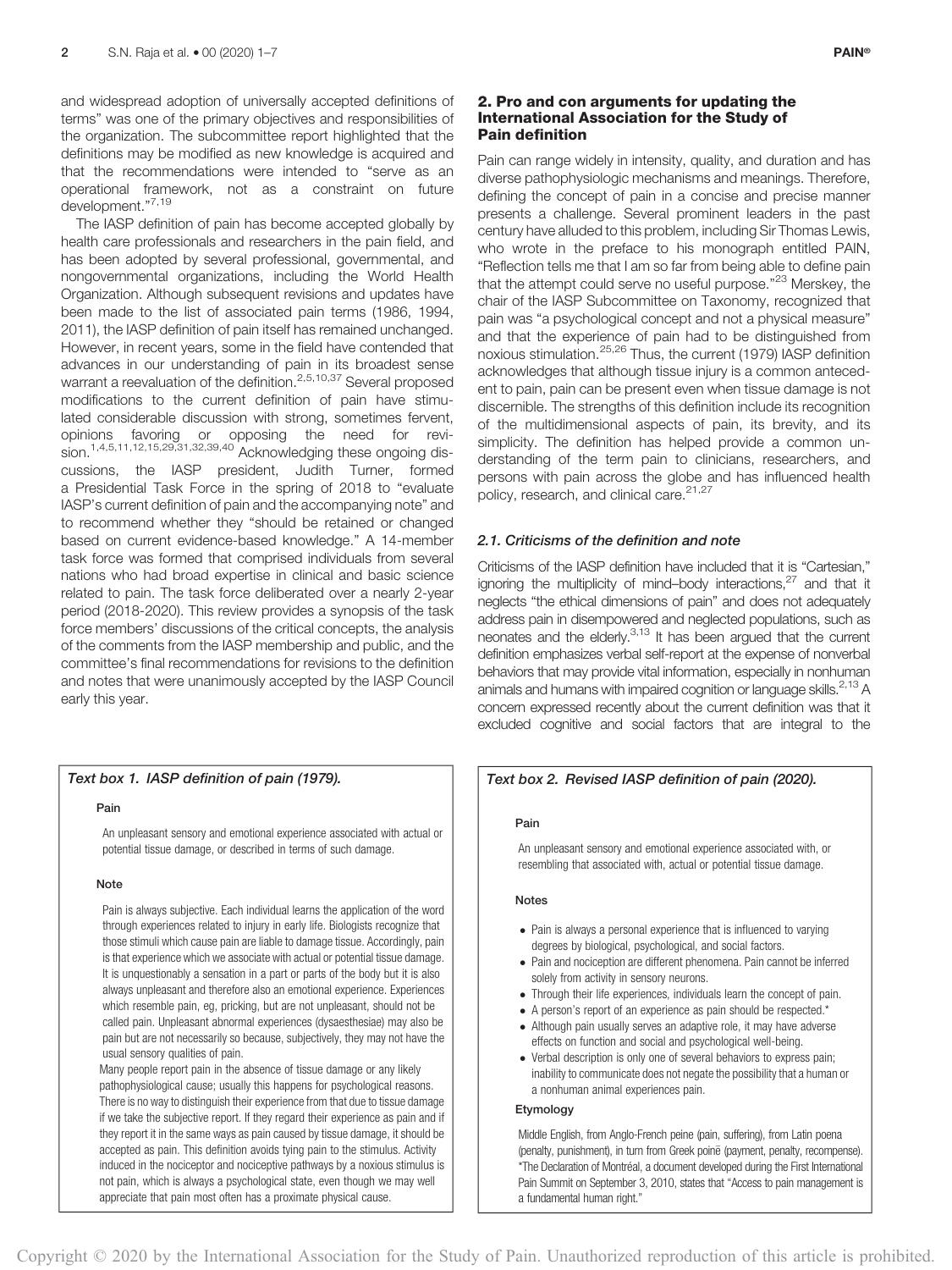A word matrix comparing the current IASP definition of pain with other proposed revisions, and the task force's initial and revised final definitions.

| <b>Current (IASP)</b><br>definition. 1979 <sup>19</sup> |                        | <b>Unpleasant</b> Sensory and emotional                           | <b>Experience</b> | <b>Associated with</b>                    | <b>Actual or potential tissue</b><br>damage                                      | Or described in terms of<br>such damage                     |
|---------------------------------------------------------|------------------------|-------------------------------------------------------------------|-------------------|-------------------------------------------|----------------------------------------------------------------------------------|-------------------------------------------------------------|
| Wright <sup>39</sup>                                    | Unpleasant             |                                                                   | Sensation         | That has evolved to<br>motivate behaviour | Which avoids or minimizes<br>tissue damage, or promotes<br>recovery              |                                                             |
| Williams and Craig <sup>37</sup>                        | Distressing            | [With sensory, emotional,<br>cognitive, and social<br>components] | Experience        | Associated with                           | Actual or potential tissue<br>damage                                             |                                                             |
| Cohen et al <sup>10</sup>                               | Mutually<br>recognized | Somatic                                                           | Experience        | That reflects                             | A person's apprehension of<br>threat to their bodily or<br>existential integrity |                                                             |
| Aydede <sup>5</sup>                                     | Unpleasant             | Sensory and emotional                                             | Experience        | that paradigmatically<br>results from     | Actual or potential tissue<br>damage                                             | Or is of the same kind or<br>similar to such an experience. |
| Initial IASP task force<br>proposition, 2019            | Aversive               | Sensory and emotional                                             | Experience        | Typically caused by                       | Actual or potential tissue<br>injury                                             | [Or resembling that caused<br>by]                           |
| <b>Revised IASP task</b><br>force definition, 2020      | Unpleasant             | Sensory and emotional                                             | Experience        | <b>Associated with</b>                    | Actual or potential tissue<br>damage                                             | [Or resembling that<br>associated with]                     |

IASP, International Association for the Study of Pain; [...] order of words rearranged from the definition.

experience of pain.<sup>37</sup> In addition, the term "unpleasant" has been debated as potentially trivializing the severe pain and suffering associated with many acute and chronic clinical pain states and fails to capture "the full range of words that could be used to describe the experience" and its associated suffering.<sup>8,10,17,37</sup> Finally, it has also been argued that pain is more than a symptom, that chronic pain may be a disease with its own clinical course, <sup>24,33</sup> and hence the definition should reflect this perspective.

In recent years, several alternative definitions have been proposed **(Table 1).** Williams and Craig<sup>37</sup> defined pain as "a distressing experience associated with actual or potential tissue damage with sensory, emotional, cognitive, and social components." Cohen et al.<sup>10</sup> offered the following revised definition: "Pain is a mutually recognizable somatic experience that reflects a person's apprehension of threat to their bodily or existential integrity." Other definitions and modifications to the IASP definition have been proposed by Wright $^{39}$  and Aydede<sup>5</sup> (Table 1).

The note that accompanies the current definition has also been criticized as redundant, (ie, reiterating concepts that are already present in the definition), outdated (statements such as "pain in the absence of tissue damage or any likely pathophysiological cause" usually has "psychological reasons"), and lacking precision.<sup>10,39</sup>

#### 3. Methods

The task force adopted multiple approaches, including a modified Delphi survey method, accompanied by monthly web conferencing, e-mail discussions, and face-to-face meetings of its members. The task force sought external advice from bioethicists, philosophers, and a linguistic expert. In addition, the task force sought comments from a broader community that included the IASP membership and the public. An initial definition and accompanying notes were published on the IASP website in August 2019 with an invitation for written feedback from the public during a 1-month period. The task force commissioned a qualitative content analysis of the comments received, and then discussed them further. A revised recommendation, taking all sources of feedback into consideration, was submitted to IASP Council for approval in November 2019. Based on the feedback from the IASP Council, minor edits to the note were made and a final recommendation (Box 2) submitted in January 2020.

#### 4. Concepts, discussions, and initial recommendations

During early discussions among the task force members, consensus was achieved regarding certain basic premises. The definition should be valid for acute and chronic pain and apply to all pain conditions, regardless of their pathophysiology (eg, nociceptive, neuropathic, and nociplastic).<sup>20,22</sup> Second, the definition of pain should be applicable to humans and nonhuman animals. Third, pain was to be defined whenever possible from the perspective of the one experiencing the pain, rather than an external observer. The goal was to develop a clear, concise, and unambiguous statement that describes the varied experiences of pain, while recognizing its diversity and complexity.<sup>31</sup> The task force acknowledged from its early deliberations that the note section would benefit from revision. The task force members agreed that the note was not meant to be a treatise on the biology of pain, nor the diagnostic criteria for pain, but should emphasize important aspects of the complexity of pain that were difficult to capture in a brief definition.

Considerable discussion centered on whether to include the social aspects of pain in the definition. Although task force members appreciated how important social aspects of both the acute and chronic pain experience are, the majority opinion was that they were worthy of highlighting in the note but not an essential component of the definition. One argument made was that the influence of the social context was not unique to pain, but was shared by other sensory experiences, including vision and hearing. Rolf-Detlef Treede rhetorically questioned in his commentary, "Can a person alone on a desert island not experience pain?"<sup>32</sup> The use of the phrase "associated with" to express the relationship between the experience and tissue damage in the current definition has also been criticized as lacking in clarity.<sup>39</sup> The phrase "typically caused by" was considered as a replacement to clarify this relationship between tissue damage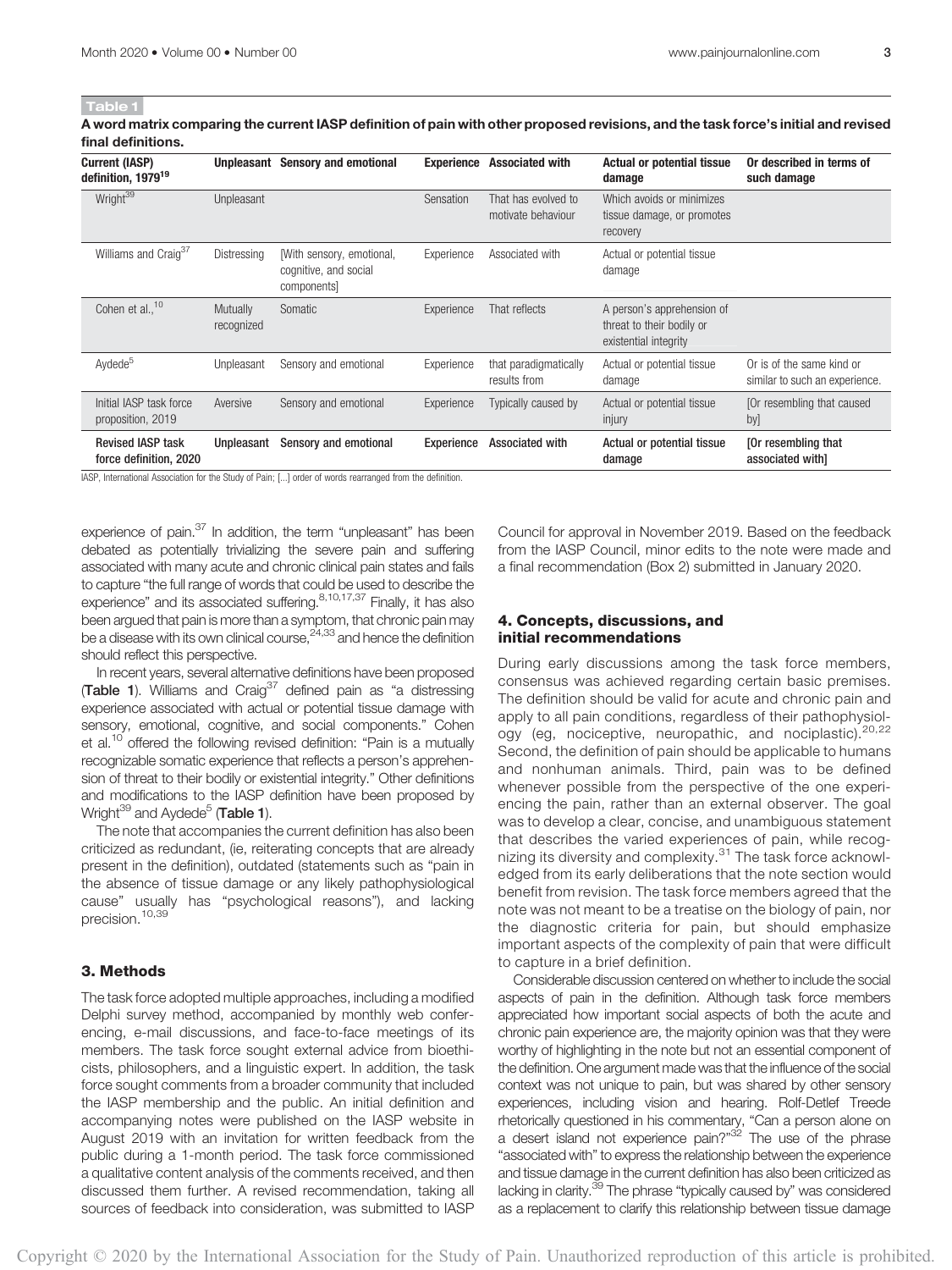and the experience of pain. A major concern regarding the current definition related to the phrase "described in terms of such damage." Several potential replacements for this phrase, which implies a requirement for verbal communication, were debated. Alternative verbs that were considered in an effort to encompass nonverbal behaviors by humans and animals included "expressed," "perceived," "interpreted," "inferred," and "apprehended." In the early deliberations, a majority of task force members preferred the verb "perceived." An early definition proposed by the task force was thus, "An unpleasant sensory and emotional experience associated with actual or potential tissue damage, or perceived as such damage." However, this initial preference for the phrase "perceived as such damage" as a replacement for "described in terms of such damage" was subsequently criticized as problematic and potentially having the unintended consequence of excluding the same groups of individuals that the task force was attempting to include in its revision (neonates, people with severe developmental and intellectual disabilities, and most nonhuman animals).\* Based on feedback from the IASP Council on the preliminary definition and note in November 2018, the task force obtained further consultations with experts in ethics and philosophy, and held additional discussions on refining the language. The task force also agreed to seek feedback from the broader community on its initial recommendation and to revise the definition and note based on the comments received. (\*Letter to the task force from M. Aydede titled "On the IASP Presidential Task Force's proposal for a new definition of 'pain'," dated November 25, 2018).

#### 4.1. Consultation with ethicists and philosophers in response to International Association for the Study of Pain Council's initial feedback

A detailed critique of its then-proposed definition of pain was submitted to the task force by Professor Murat Aydede, a regular contributor to the philosophy of pain-related psychology and cognitive science.4,5 Some task force members agreed with Aydede that replacing "described in terms of" with the proposed language "perceived as" may have unintended negative consequences. Because of the importance of fully considering the nuanced philosophical and linguistic underpinnings of the criticisms, the task force approached Professor Peter Singer (Princeton University) for his comments upon this critique. Professor Singer also enlisted Professors Adam Shriver and Nicholas Shea of Oxford, United Kingdom, and University of London, respectively.

Their deliberations were summarized in a concise letter to the task force dated February 13, 2019. The letter asserted that the current IASP definition of pain conflates the question of what it is for someone to be in pain with the separate question of how to tell if someone is in pain. Singer and colleagues proposed this definition: "To be in pain is to have a particular conscious experience that is, in important respects similar, qua experience, to the conscious experience that is, typically caused by tissue damage, and easily regarded by the experiencing subject as undesirable." They suggested that this definition be supplemented with a list of "signs of pain [whether] verbal, physiological, behavioral, or neural" and include "a clear statement to the effect that a verbal description is not the only kind of evidence for pain, and that there can be evidence of pain in the absence of tissue damage."

#### 4.2. Initial recommendation to International Association for the Study of Pain Council and broader community for feedback

The task force welcomed these insights from the philosophers and considered whether these concepts were largely present in a revised definition. The task force agreed that the term "aversive" may be equally applicable to humans and animals experiencing pain, whereas "undesirable" and "unpleasant" may be less applicable to certain animal species. Hence, the term "unpleasant" in the current definition was replaced by "aversive." Many of the task force members considered that defining pain from the perspective of an observer was controversial and political.<sup>35</sup> The issue of who has the authority to judge who is in pain: "doctors, sufferers, pharmaceutical companies, politicians, the federal government, the states, lawyers, or judges" is contentious.<sup>35</sup> The task force agreed that the primary focus of the definition should be that of the individual experiencing pain.

It would be difficult to describe in detail the nuances of all discussions that went into refining the current note. A brief summary of the essence of the discussions is provided here. It was generally agreed that the key concepts that help highlight our improved understanding of pain in its biopsychosocial context should be indicated as concise statements in a bulleted format. The task force rephrased many of the concepts from the note accompanying the current definition, reorganized their sequence, introduced certain changes, and bulleted the notes to highlight these points. For example, the concept that pain and nociception were not synonymous was considered to be worthy of emphasis. Nociception, in contrast to pain, refers to activity that occurs in the nervous system in response to a noxious stimulus. The role of cognition in pain was discussed and the general opinion was that this was implied in the statements that pain is subjective and modified by life experiences. The concept of the maladaptive nature of chronic pain, in contrast to the protective role of acute pain, was introduced by describing the associated adverse effects of pain on function and social and psychological wellbeing. The etymology of the word "pain" was also added to raise awareness among readers of its transactional, punitive meaning in contrast to other archaic words that emphasized the location of pain or its negative effect upon mood.

After considerable deliberation, and based on the majority opinion, the task force presented the following recommendation for the definition and note to the IASP Council in July 2019, published the recommendation on the IASP website, and sought input from the public.

#### 4.2.1. Initial task force recommendation for public feedback

#### Pain

An aversive sensory and emotional experience typically caused by, or resembling that caused by, actual or potential tissue injury.

#### **Notes**

- (1) Pain is always a subjective experience that is influenced to varying degrees by biological, psychological, and social factors.
- (2) Pain and nociception are different phenomena: the experience of pain cannot be reduced to activity in sensory pathways.
- (3) Through their life experiences, individuals learn the concept of pain and its applications.
- (4) A person's report of an experience as pain should be accepted as such and respected.
- (5) Although pain usually serves an adaptive role, it may have adverse effects on function and social and psychological well-being.
- (6) Verbal description is only one of several behaviors to express pain; inability to communicate does not negate the possibility that a human or a nonhuman animal experiences pain.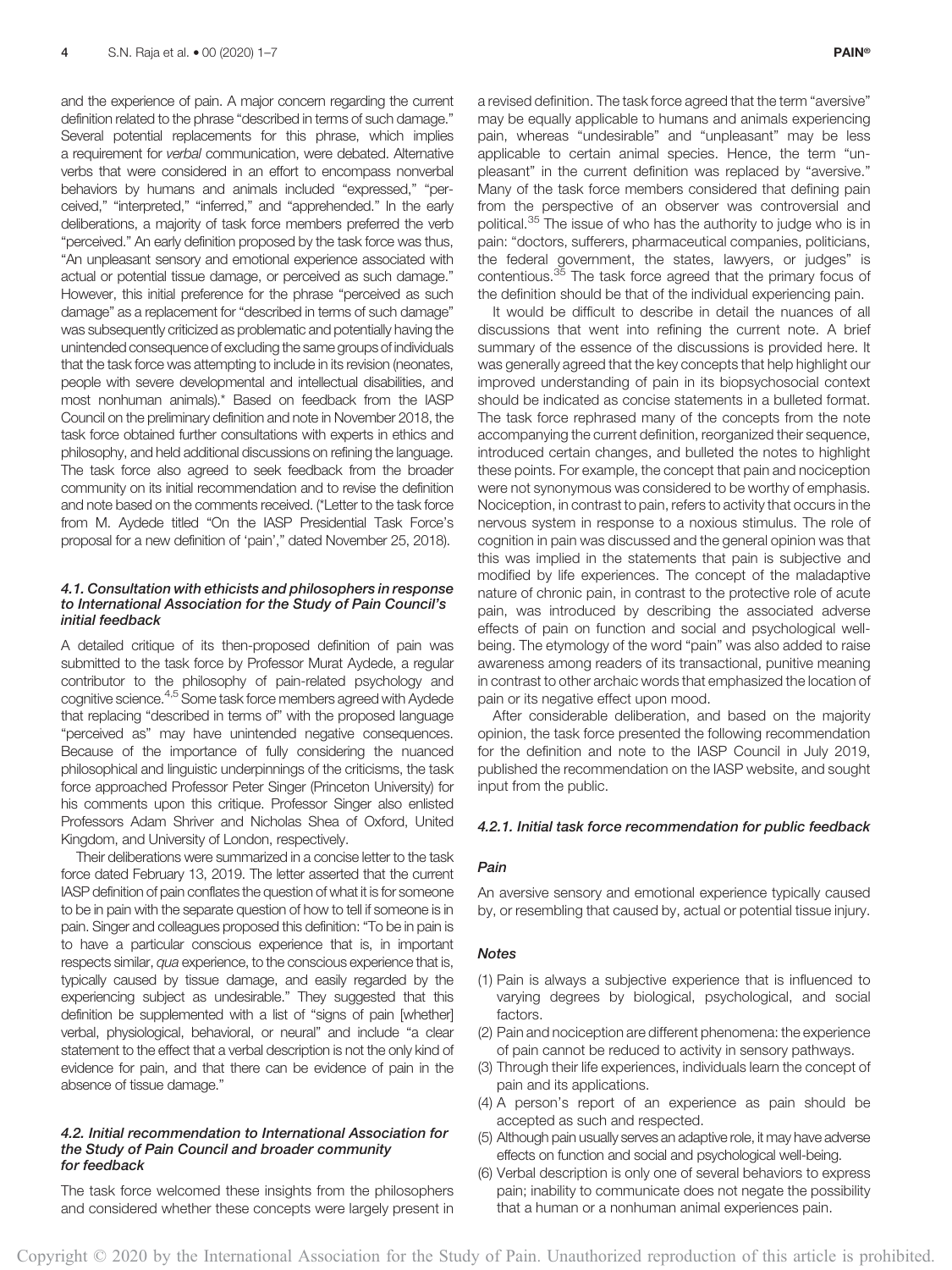#### Etymology

Middle English, from Anglo-French peine, from Latin poena (penalty, punishment), in turn from Greek poine (payment, penalty, recompense).

#### 5. Analysis of feedback from the global pain community

A public consultation on the proposed new definition of pain and accompanying notes was open from August 7, 2019, until September 11, 2019 (see Supplement 1 for further information on the consultation methods and summary of results, available at [http://links.lww.com/PAIN/B53\)](http://links.lww.com/PAIN/B53). Members of the global pain community were invited to submit feedback on the proposed definition of pain through a web-based survey. The survey was in English and included 5 demographic questions, one question on satisfaction with the proposed definition (rated on a 5-point Likert scale), and 2 open-ended questions related to feedback on the definition and the notes. The survey was posted on the IASP website and distributed to IASP members through e-mail and to the public over social media. Descriptive statistics were used to summarize demographic characteristics and satisfaction. Responses to the open-ended questions were analyzed by using inductive content analysis.<sup>16</sup>

We received 808 responses from individuals across 46 countries. Fifty-eight percent of the respondents self-identified themselves as clinicians, clinical and basic science researchers, administrators, educators, or trainees/students. The remaining 42% identified themselves as an individual living with pain, an individual with pain-related disability, or a care provider for a person living with pain. The proportion of respondents who were very satisfied or satisfied (41.7%) with the proposed definition was nearly equal to the proportion who were dissatisfied or very dissatisfied (41.5%). Of those who were dissatisfied or very dissatisfied, 49.7% were patients and/or their caregivers, and only 32.4% were clinicians, researchers, administrators, educators, and students/trainees. Task force members were provided with a detailed summary of the survey responses along with the individual written comments before additional discussions were held to consider revisions to the initial proposed definition and notes.

All qualitative comments were organized by using the process of open coding for both the definition and notes. Four overarching categories were generated to describe respondents' feedback to the proposed new definition of pain (Fig. 1; and Supplement 1 for further details, available at [http://links.lww.com/PAIN/B53\)](http://links.lww.com/PAIN/B53). The 4 categories (and 11 subcategories listed in Supplement 1, available at [http://links.lww.com/PAIN/B53\)](http://links.lww.com/PAIN/B53) were as follows: (1) the definition of pain should be simple and practical (wording is cumbersome, reading level should be modified to facilitate translation to other languages); (2) the definition should better capture the personal experience of pain ("aversive" as a descriptor of pain, impact of pain on quality of life, and subjectivity of pain); (3) the definition should provide more specificity regarding the various components of pain (pain comes in many forms and pain is influenced by many factors); and (4) the definition's reference to tissue injury should be better aligned with modern conceptualizations of pain (tissue injury as a cause of pain, pain as an interpretation, and pain resembling tissue injury).

Seven overarching categories were generated to describe respondents' feedback on the notes to the proposed new definition of pain. The 7 categories (and 14 subcategories listed in Supplement 1, available at [http://links.lww.com/PAIN/B53\)](http://links.lww.com/PAIN/B53) included: (1) overall comments on the proposed notes (format, clarity, and relevance, level of exposure, and importance of pain management); (2) comments related to the first note (subjectivity of pain and pain is influenced by many factors); (3) comments related to the second note (relationship between pain and nociception and clarity of "sensory pathways"); (4) comments related to the third note (lack of clarity about meaning and implications for neonates and infants); (5) comments related to the fourth note (personal experience of pain and misrepresentation of pain for secondary gain); (6) comments related to the fifth note (not all pain is adaptive); and (7) comments related to the sixth note (communication of pain and inclusion of nonhuman animals) (see Supplement 1 for details, available at [http://links.](http://links.lww.com/PAIN/B53) [lww.com/PAIN/B53\)](http://links.lww.com/PAIN/B53).

#### 6. Additional discussions based on feedback leading to recommendations for the revised definition

#### 6.1. Definition

As indicated above, the term "aversive" was criticized as being not easily understood, especially by the lay public, and not readily translatable into many languages. The suggestion was put forward that in some situations, pain, despite being unpleasant, may not be avoided (eg, athletes). The term unpleasant highlights the negative affect associated with pain, whereas aversive refers to the negative affect that results in a motivational change. A description of the "unpleasantness" of pain has a long history, with discussions by Hardy, Wolff, and Goodell in their classic text on pain sensations.<sup>18</sup> Although both terms "aversive" and "unpleasant" were applicable, the committee opted for the simpler term, unpleasant, that was likely to be more easily understood by the broader audience (Table 1). Another common comment was that the definition should have less emphasis on tissue injury. Partly in response to this concern, the phrase "typically caused by" was reverted back to "associated with," which does not imply a direct cause-and-effect relationship and reduces the emphasis on tissue injury.



the public on the initial recommended definition, based on a qualitative content analysis conducted by the task force. IASP, International Association for the Study of Pain.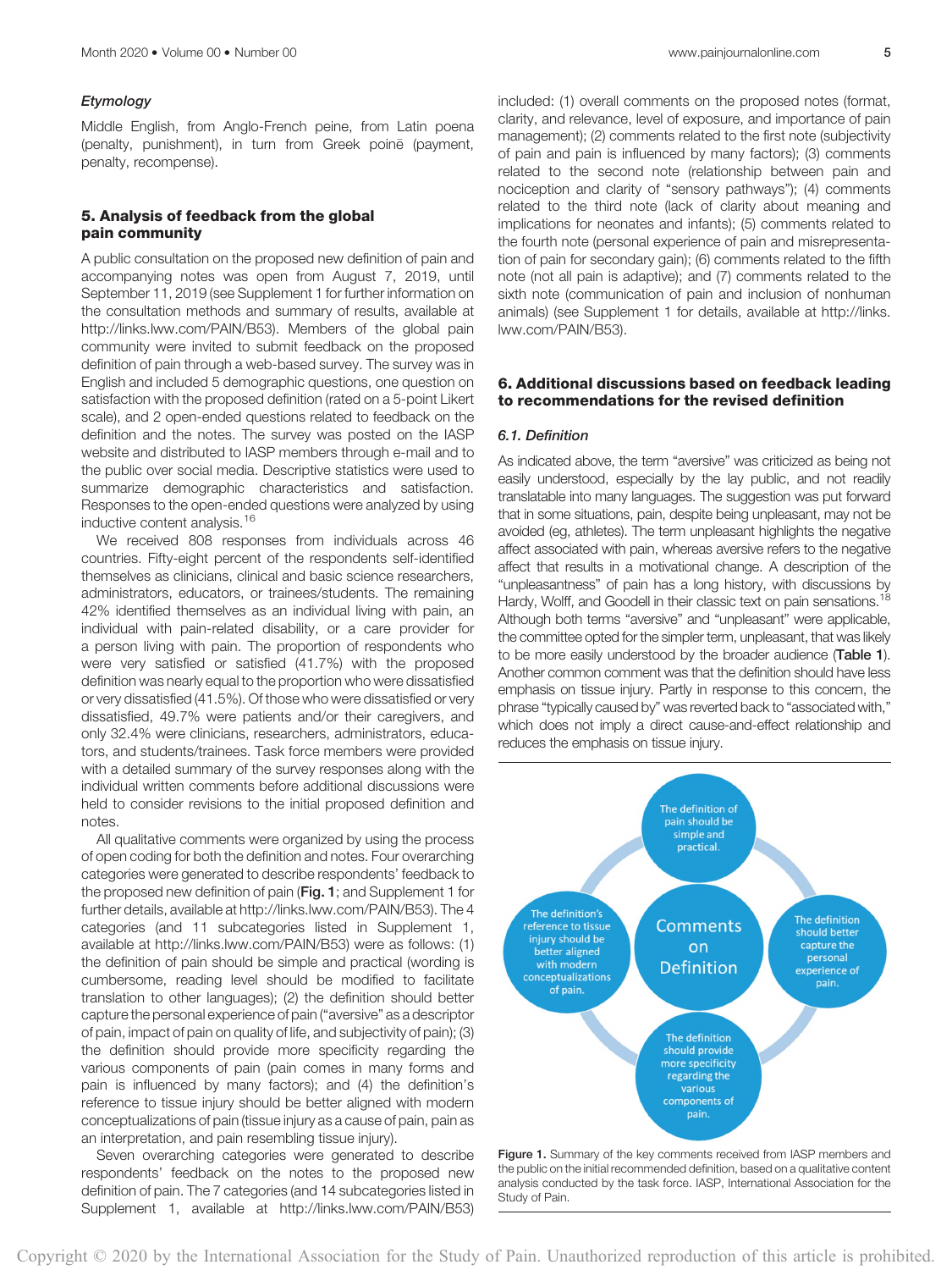#### 6.2. Notes

A few additional modifications to the notes were made based on the feedback received. It was pointed out that although pain and nociception were clearly not the same, the additional phrase "the experience of pain cannot be deduced from activity in sensory pathways" may not be precise because recent studies suggest that a multivariate pattern signature in brain regions may predict pain above and beyond nociceptive input.<sup>38</sup> The present role of brain imaging as a "pain-o-meter" is, however, controversial. Davis et al.<sup>14</sup> provide the consensus of an IASP task force that although brain imaging has the potential to increase the understanding of the neural mechanisms of pain and its treatment, it is not a replacement for the verbal report of pain in humans. The description in the note of pain as a "subjective" experience was of concern to many respondents. The concern raised was that it could be interpreted with negative connotations, such as "not objective" or "not real." The feedback received was that pain is "unique to each individual" and hence personal. The task force accepted this suggestion and rephrased pain as a "personal experience" in the note.

#### 7. Discussion of controversial issues where decisions were based on majority opinion

The revised definition retains from the current definition an emphasis on pain as an experience. The note explicitly distinguishes pain as a personal experience distinct from nociception. Although the task force reverted to the use of the term "unpleasant" to replace "aversive," the new definition retains a reference to tissue injury: "…associated with, or resembling that associated with, actual or potential tissue injury" to distinguish pain from other aversive experiences (eg, nausea, itch, and dizziness).

A number of task force members agreed with a prominent theme in the public feedback that tissue injury was given too much prominence in the new definition. Although tissue injury certainly plays a role in nociceptive pain, neuropathic pain is a direct consequence of a lesion or disease of the somatosensory nervous system and may be felt in areas with no tissue damage. In neuropathic pain, pain may be experienced far from the nervous system lesion or disease (eg, in the leg and foot for those with nerve root compression, or phantom pain for those with a missing limb). Similarly, tissue injury plays no proven role in nociplastic pain. In addition, it has been argued that in chronic pain, the relationship between pain and the state of the tissues is less predictable.<sup>6,30,36</sup> An illustrative example is the discordance between reports of pain and the structural abnormalities visualized by imaging in patients with knee osteoarthritis.<sup>6,30,36</sup> The IASP has defined nociplastic pain as "pain that arises from altered nociception despite no clear evidence of actual or threatened tissue damage causing the activation of peripheral nociceptors or evidence for disease or lesion of the somatosensory system causing the pain.<sup>22</sup>" Nociplastic pain is thought to be common and to play a role in many common chronic pain conditions such as fibromyalgia, low back pain, and headache. Although many of the task force members opined that nociplastic pain is captured in the revised definition by the phrase "or resembling that caused by, actual or potential tissue injury," other task force members countered that this was inadequate. The latter group thought that a definition that did not more specifically embrace nociplastic pain syndromes would not fully encompass the complexity of human chronic pain. Some members also argued that a role for social injury, such as psychological trauma or abuse, needed to be included

in the new definition so as to address all the clinically important forms of chronic pain.

#### 8. Potential benefits of this new definition for both research and patient care

In 2013, IASP formed a task force to produce and update a classification of pain diseases for international use.<sup>28,33</sup> As a result of this work, the new edition of the International Classification of Diseases (ICD-11), which the World Health Organization adopted in 2019, includes a chronic pain classification for the first time. In the coming years, ICD-11 will be adopted in several countries. Thus, a revised definition of pain is very timely and aligns with this and other current efforts to advance ontological frameworks within which pain resides.<sup>9,34</sup> These combined efforts of IASP are important steps for recognizing pain as an important health condition and will transform pain research and the care of persons with pain worldwide.

#### 9. Final recommendations

The final recommendation of the task force that was approved unanimously by the IASP Council members, along with minor edits based on feedback from reviewers of the manuscript, is provided in Box 2. Consistent with the vision of the founding members of the IASP and the first IASP Subcommittee on Taxonomy, this task force hopes that the revised definition and the accompanying notes will be a living document that is updated in concert with future progress in the field.

#### Conflict of interest statement

S.N. Raja is a consultant for Allergan and Lexicon Pharmaceuticals, Inc, and is a co-investigator in a grant from Medtronic, Inc. N.B. Finnerup is part of the IMI (Innovative Medicines Initiative) project PainCare, an EU public-private consortium, and the companies involved are Grunenthal, Bayer, Eli Lilly, Esteve, and Teva. N.B. Finnerup has been a consultant for Mitsubishi Tanabe Pharma, Merck, Almirall, and NeuroPN. M. Ringkamp has received research grant funding from Merck. Dr. Sluka is a consultant for GSK Consumer Health, and Psychogenics. The remaining authors have no conflicts of interest to declare.

#### Acknowledgements

The task force members thank the IASP presidents, Judy Turner and Lars Arendt-Nielsen, for their continued support and encouragement. The authors thank the IASP Council members and the numerous individuals who provided feedback on the preliminary task force recommendations, including Drs. Murat Aydede and Andrew Wright, which resulted in further revisions to the definition and note. The task force also acknowledges the valuable input from Peter Singer (Ira W. DeCamp Professor of Bioethics, Princeton University), Adam Shriver (Uehiro Center for Practical Ethics, Oxford University), and Nicholas Shea (Professor, Institute of Philosophy, School of Advanced Study, University of London). The task force also thanks Dr. Llevelyn Morgan (Professor of Classical Languages and Literature, Brasenose College, University of Oxford) for his contributions on the etymology of the word pain. The task force is grateful to Mathew D'Uva (ex-CEO) and Yulanda Grant of the IASP office for their administrative support, and to Claire F. Levine, MS, ELS (scientific editor, Department of Anesthesiology/Critical Care